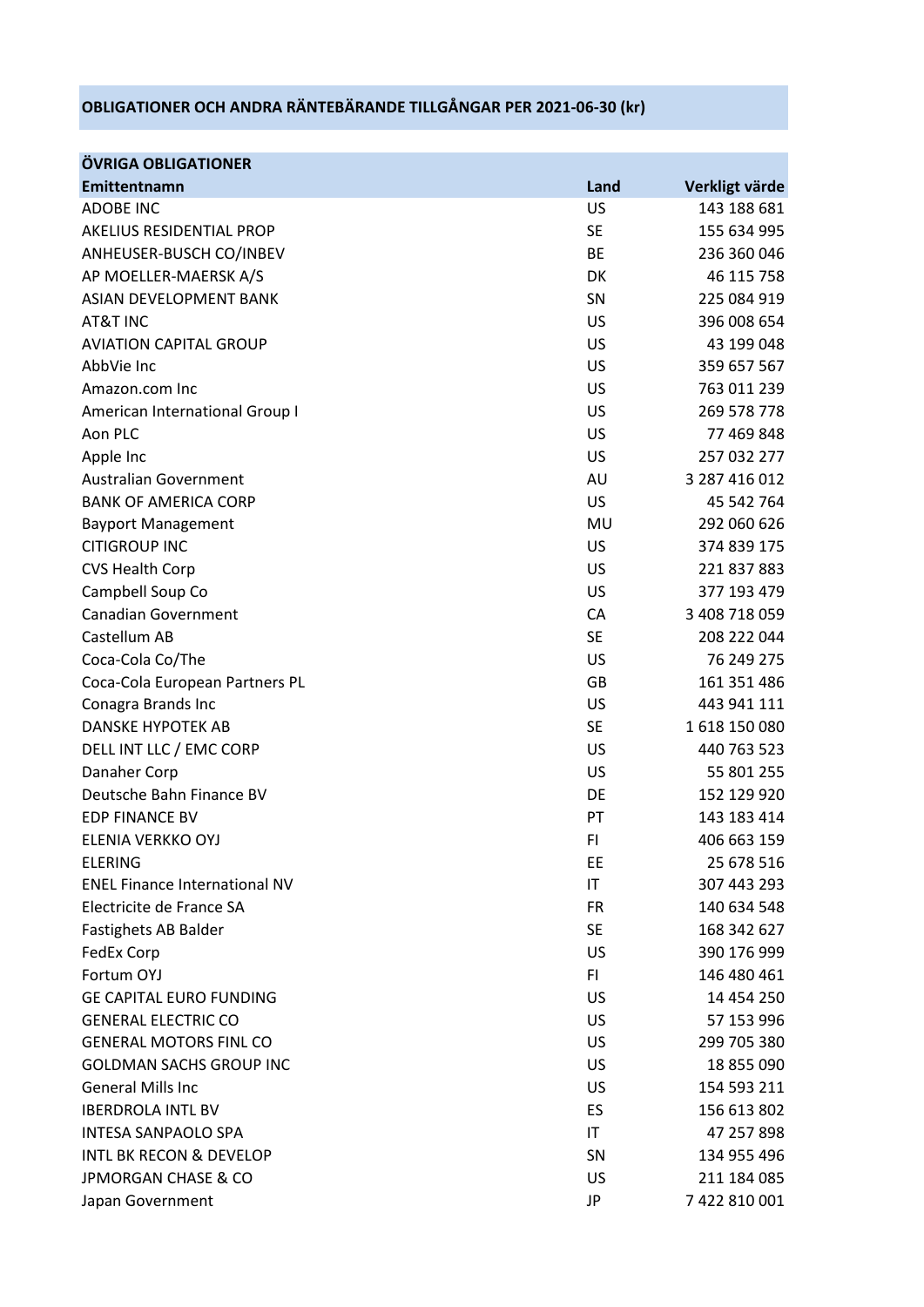| KOMMUNALBANKEN AS                 | <b>NO</b> | 197 573 483     |
|-----------------------------------|-----------|-----------------|
| <b>KRAFT HEINZ FOODS CO</b>       | US        | 263 161 353     |
| Keurig Dr Pepper Inc              | US        | 449 240 341     |
| <b>LANSFORSAKRINGAR HYPOTEK</b>   | <b>SE</b> | 1792727610      |
| LINCOLN NATIONAL CORP             | <b>US</b> | 14 207 952      |
| Leaseplan Corporation NV          | <b>NL</b> | 51 820 318      |
| MICROSOFT CORP                    | <b>US</b> | 546 426 084     |
| McDonald's Corp                   | <b>US</b> | 290 074 688     |
| Merck & Co Inc                    | US        | 75 097 851      |
| Mitsubishi UFJ Financial Group    | JP        | 1912926         |
| NEDER WATERSCHAPSBANK             | <b>NL</b> | 45 637 693      |
| <b>NIKE INC</b>                   | US        | 35 265 663      |
| NORDEA HYPOTEK AB                 | <b>SE</b> | 5 035 059 000   |
| <b>NVIDIA Corp</b>                | US        | 357 132 292     |
| <b>Nestle Holdings INC</b>        | US        | 213 169 950     |
| Oracle Corp                       | US        | 359 461 208     |
| Pernod Ricard SA                  | <b>FR</b> | 35 507 158      |
| Procter & Gamble Co/The           | US        | 109 237 963     |
| Republic of Italy (BTPS)          | IT        | 12 204 767 080  |
| <b>SBB Treasury Oyj</b>           | <b>SE</b> | 317 810 866     |
| SKANDINAVISKA ENSKILDA            | <b>SE</b> | 5 167 428 000   |
| SOLVAY FINANCE (AMERICA)          | BE        | 288 311 791     |
| <b>STADSHYPOTEK AB</b>            | <b>SE</b> | 10 736 175 400  |
| <b>SWEDBANK HYPOTEK AB</b>        | <b>SE</b> | 6 337 356 000   |
| Sagax AB                          | <b>SE</b> | 321 752 614     |
| Samhallsbyggnadsbolaget i Nord    | <b>SE</b> | 215 871 497     |
| Spain Government                  | ES        | 775 802 730     |
| Swedish Covered Bond Corp         | <b>SE</b> | 772 730 430     |
| <b>TELEFONICA EMISIONES SAU</b>   | ES        | 213 884 604     |
| <b>UBS Group AG</b>               | <b>CH</b> | 119 385 448     |
| <b>UK TREASURY</b>                | <b>GB</b> | 4 662 089 496   |
| US TREASURY N/B                   | US        | 28 545 110 328  |
| <b>VODAFONE GROUP PLC</b>         | GB        | 583 595 756     |
| <b>VOLKSWAGEN INTL FIN NV</b>     | DE        | 298 082 615     |
| <b>Verizon Communications Inc</b> | US        | 48 658 681      |
| Walgreens Boots Alliance Inc      | US        | 277 881 977     |
| Wells Fargo & Co                  | US        | 208 992 277     |
| salesforce.com inc                | US        | 407 386 674     |
| Summa övriga obligationer         |           | 106 758 532 529 |

| <b>FÖRLAGSLÅN</b>               |      |                |
|---------------------------------|------|----------------|
| Emittentnamn                    | Land | Verkligt värde |
| <b>JULIUS BAER BANK</b>         | CН   | 197 664 680    |
| <b>BANK OF AMERICA CORP</b>     | US   | 327 967 256    |
| Bayer AG                        | DE   | 102 828 670    |
| <b>COOPERATIEVE RABOBANK UA</b> | NL   | 201 290 521    |
| Danske Bank AS                  | DK   | 311 545 647    |
| <b>DNB BANK ASA</b>             | NO   | 223 668 227    |
| Electricite de France SA        | FR   | 228 279 203    |